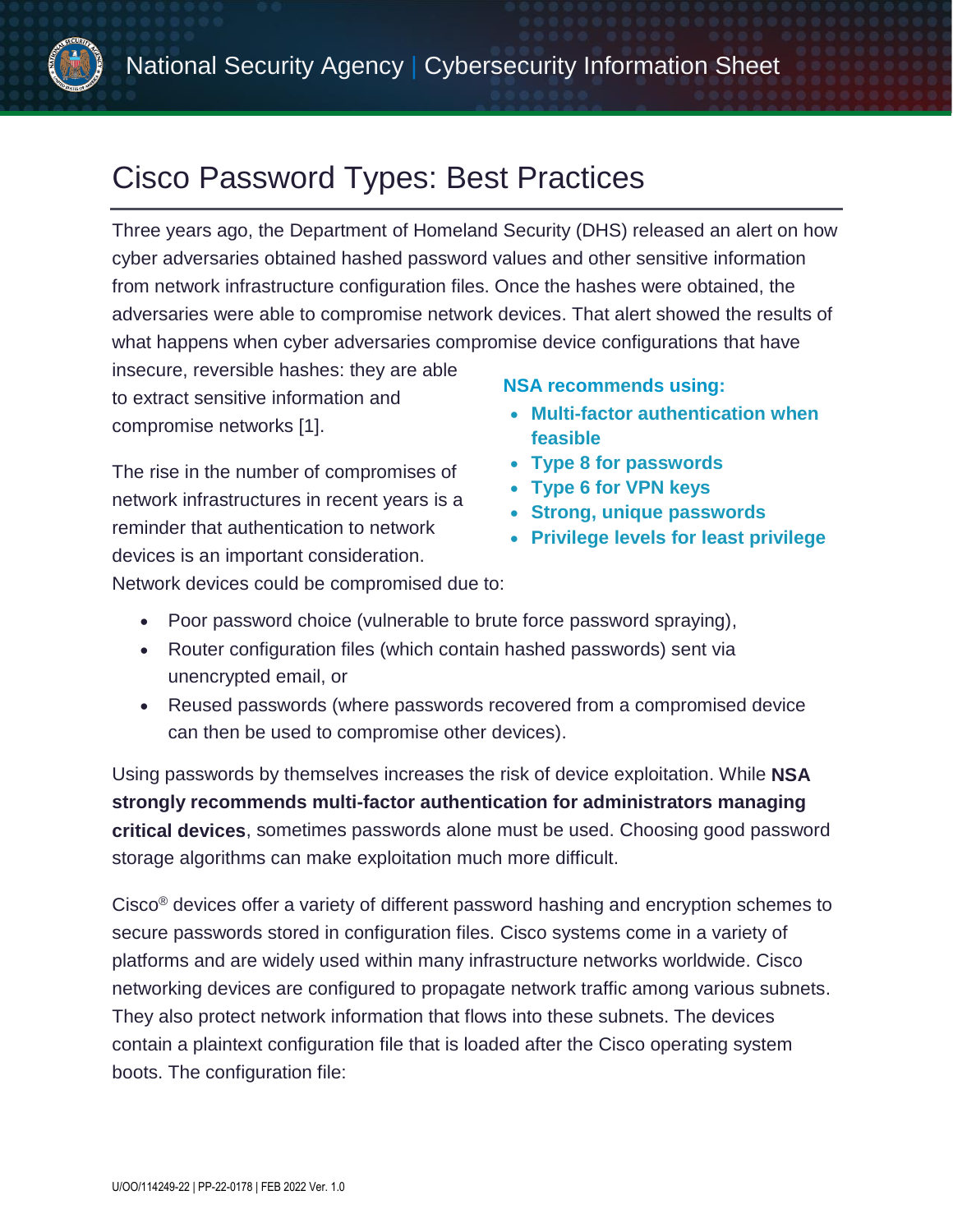

- Contains specific settings that control the behavior of the Cisco device,
- Determines how to direct traffic within a network, and
- Stores pre-shared keys and user authentication information.

To protect this sensitive data, Cisco devices can use hashing or encryption algorithms to secure this information, but only if they are properly configured to do so.

Hashing is a one-way algorithm. It produces output that is difficult to reverse back to the original string. A random salt is often added to a password prior to hashing, making it difficult to use precomputed hashes to reverse the password. If the salted hash of a strong password (i.e., one that is both long and complex, making it hard for a computer to guess) is captured by a malicious actor, that hash should be of little use since the actor could not recover the actual password.

Encryption is an algorithm that uses a key to produce output that is difficult to reverse back to the original plaintext string without a key. The encryption is either symmetric, which uses the same key for encryption and decryption, or asymmetric, which uses a public key for encryption and a corresponding private key for decryption back to the original string. Cisco Type 6 passwords, for example, allow for secure, encrypted storage of plaintext passwords on the device.

When configuration files are not properly protected, Cisco devices that are configured to use a weak password protection algorithm do not adequately secure the credentials. This can lead to compromised devices, and potentially to compromised entire networks.

# **Severity of the vulnerability**

Hashed or encrypted forms of passwords can be stored in configuration files for authentication purposes to protect the plaintext password. When the configuration file displays on the Command Line Interface, or if it is copied from the device, the user sees the protected form of the password with a number next to it. The number indicates the type of algorithm used to secure the password. The password protection types for Cisco devices are 0, 4, 5, 6, 7, 8, and 9.

For an overview of the Cisco password types, the following table lists them, their difficulty to crack and recover the plaintext password, their vulnerability severity, and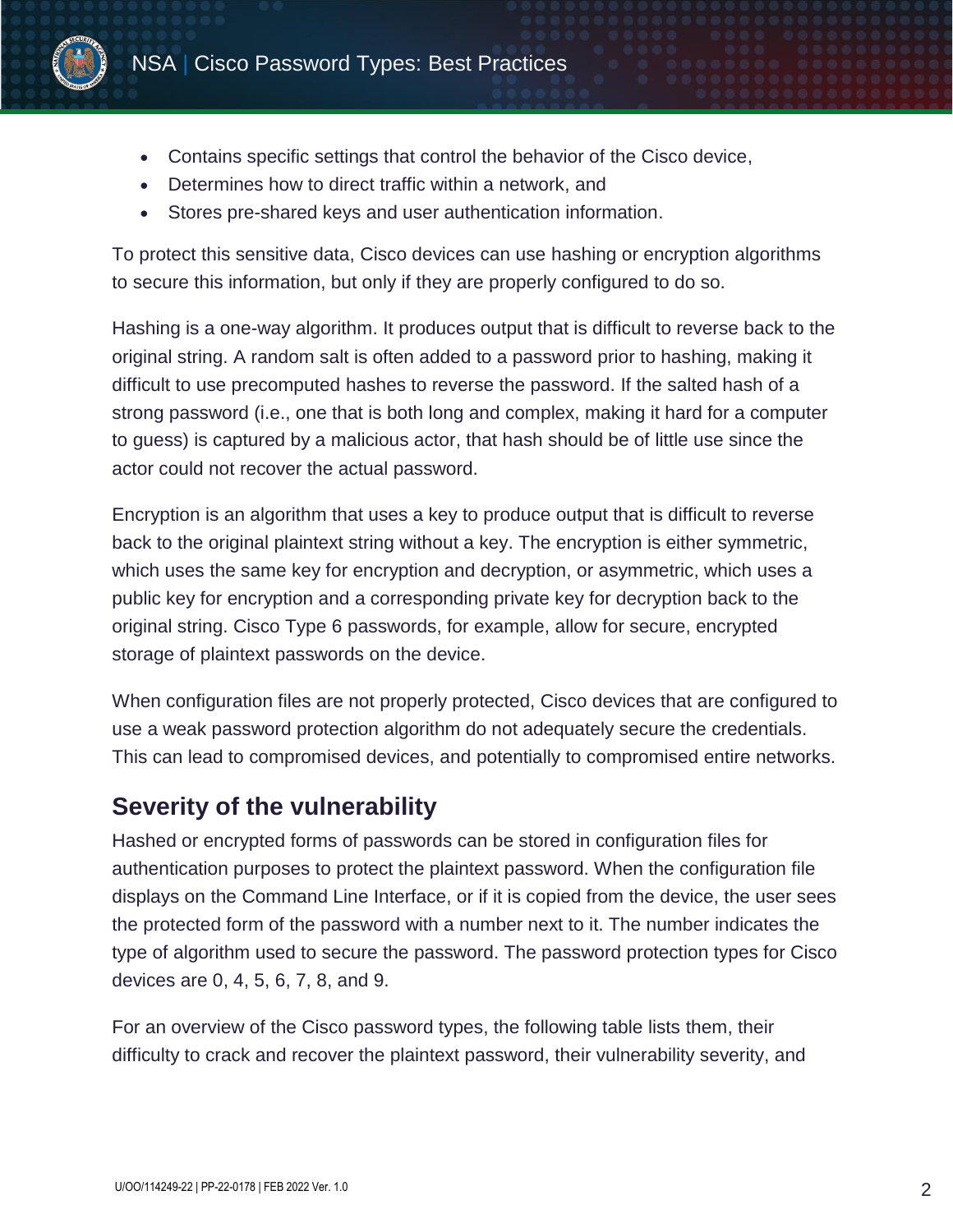

NSA's recommendations for use. For details on each password type, refer to the following sections:

*Table: Cisco password types*

| Password type | <b>Ability to crack</b> | <b>Vulnerability severity</b> | <b>NSA recommendation</b>                                                         |
|---------------|-------------------------|-------------------------------|-----------------------------------------------------------------------------------|
| Type 0        | Immediate               | Critical                      | Do not use                                                                        |
| Type 4        | Easy                    | Critical                      | Do not use                                                                        |
| Type 5        | <b>Medium</b>           | Medium                        | Not NIST approved, use only when Types 6,<br>8, and 9 are not available           |
| Type 6        | <b>Difficult</b>        | Low                           | Use only when reversible encryption is<br>needed, or when Type 8 is not available |
| Type 7        | Immediate               | Critical                      | Do not use                                                                        |
| Type 8        | <b>Difficult</b>        | Low                           | <b>Recommended</b>                                                                |
| Type 9        | <b>Difficult</b>        | Low                           | <b>Not NIST approved</b>                                                          |

# **Password types**

### **Type 0**

**DO NOT USE**: Passwords are **NOT** encrypted or hashed. They are stored in plaintext within the configuration file. **NSA strongly recommends against using Type 0**.

Example of a Type 0 password shown in a Cisco configuration:

username bob password 0 P@ssw0rd

### **Type 4**

**DO NOT USE:** Introduced around 2013, it uses the Password-Based Key Derivation Function version 2 (PBKDF2) and was originally added to reduce the vulnerability to brute force attempts. However, due to an implementation issue, the Type 4 algorithm only performs a single iteration of SHA-256 (without a salt) over the provided plaintext password, making it weaker than Type 5 and less resistant to brute force attempts. The passwords are stored as hashes within the configuration file. Type 4 was deprecated starting with Cisco operating systems developed after 2013. **NSA strongly recommends against using Type 4.**

Example of a Type 4 password shown in a Cisco configuration:

username bob secret 4 g1rTD89b38NIXbGJse.zLc7Cega1TBTlKQNvYDh9Qo6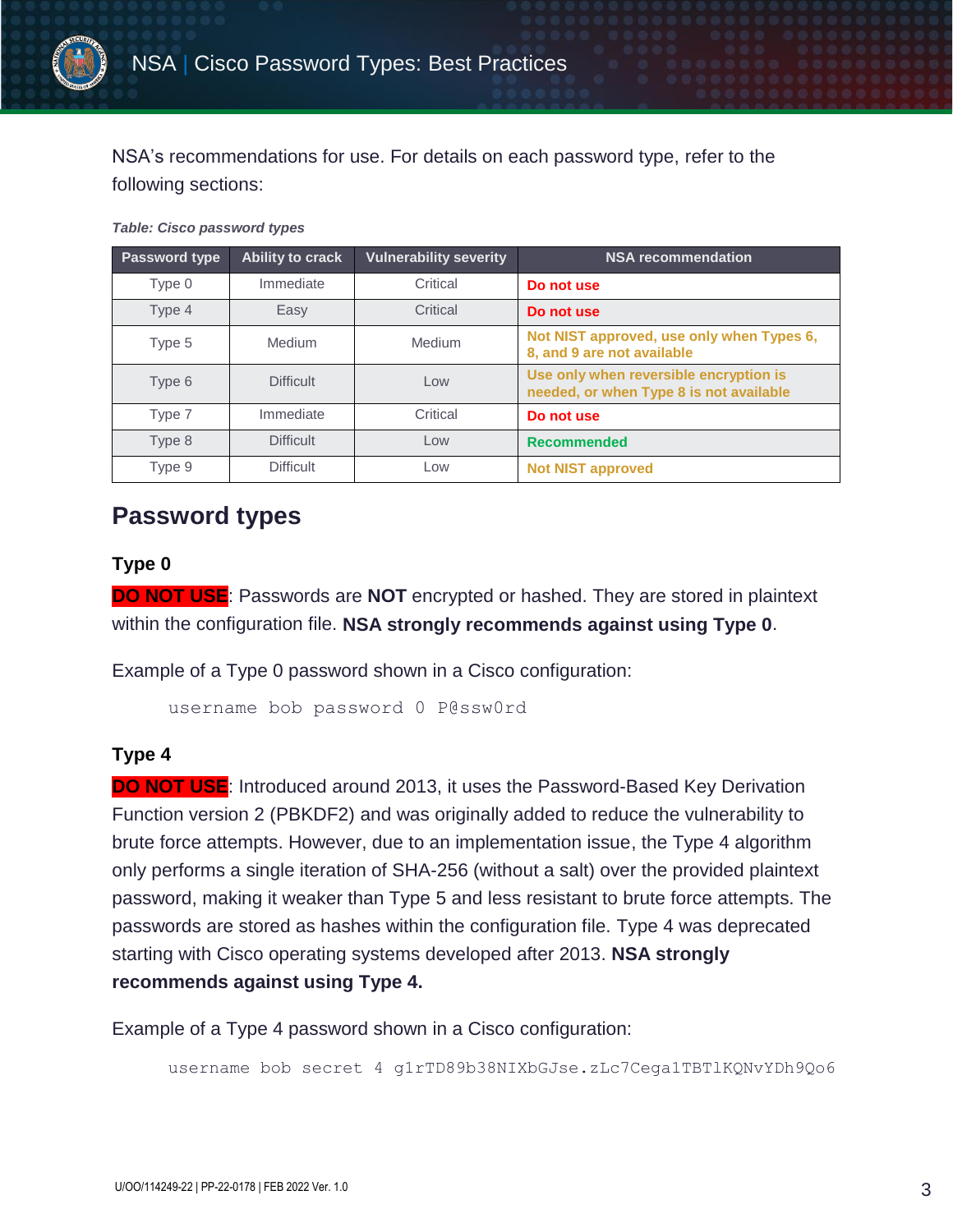

### **Type 5**

**NOT NIST APPROVED**: Introduced around 1992. It uses a very simple Message-Digest 5 (MD5) hashing algorithm - 1,000 iterations of MD5 with a 32-bit salt. The MD5 algorithm is not NIST approved. Type 5 passwords are relatively easy to brute force with modern computers and tools available on the Internet that make it possible to find collisions for MD5 hashes. The passwords are stored as hashes within the configuration file.

**Only use Type 5 if the hardware cannot utilize software that supports Types 6, 8, or 9**. NSA also recommends upgrading the hardware to support the newer password encryption algorithms and more recent Internetwork Operating System (IOS®) versions to take advantage of newer security features.

Example of a Type 5 password shown in a Cisco configuration:

username bob secret 5 \$1\$w1Jm\$bCt7eJNv.CjWPwyfWcobP0

### **Type 6**

**USE ONLY WHEN REVERSIBLE ENCRYPTION IS NEEDED OR WHEN TYPE 8 IS NOT AVAILABLE:** Type 6 uses a reversible 128-bit Advanced Encryption Standard (AES) encryption algorithm, meaning that the device can decrypt the protected password into the plaintext password. Type 6 is more secure than Type 7 for cases where the device needs the plaintext password, such as for use as virtual private network (VPN) keys. To use Type 6 or convert existing password types (Type 0 or Type 7) to Type 6, configure the primary key with the "key config-key passwordencrypt" command. This key is not saved in the running configuration file and is used to encrypt and decrypt the passwords.

Then enable AES encryption by issuing the "password encryption aes" command. Existing and newly created plaintext passwords are then stored in Type 6 format in the configuration file. **NSA recommends always using Type 6 for VPN keys. Other than for VPN keys, NSA only recommends using Type 6 for passwords if Type 8 is not available (which typically implies that Type 9 is also unavailable).**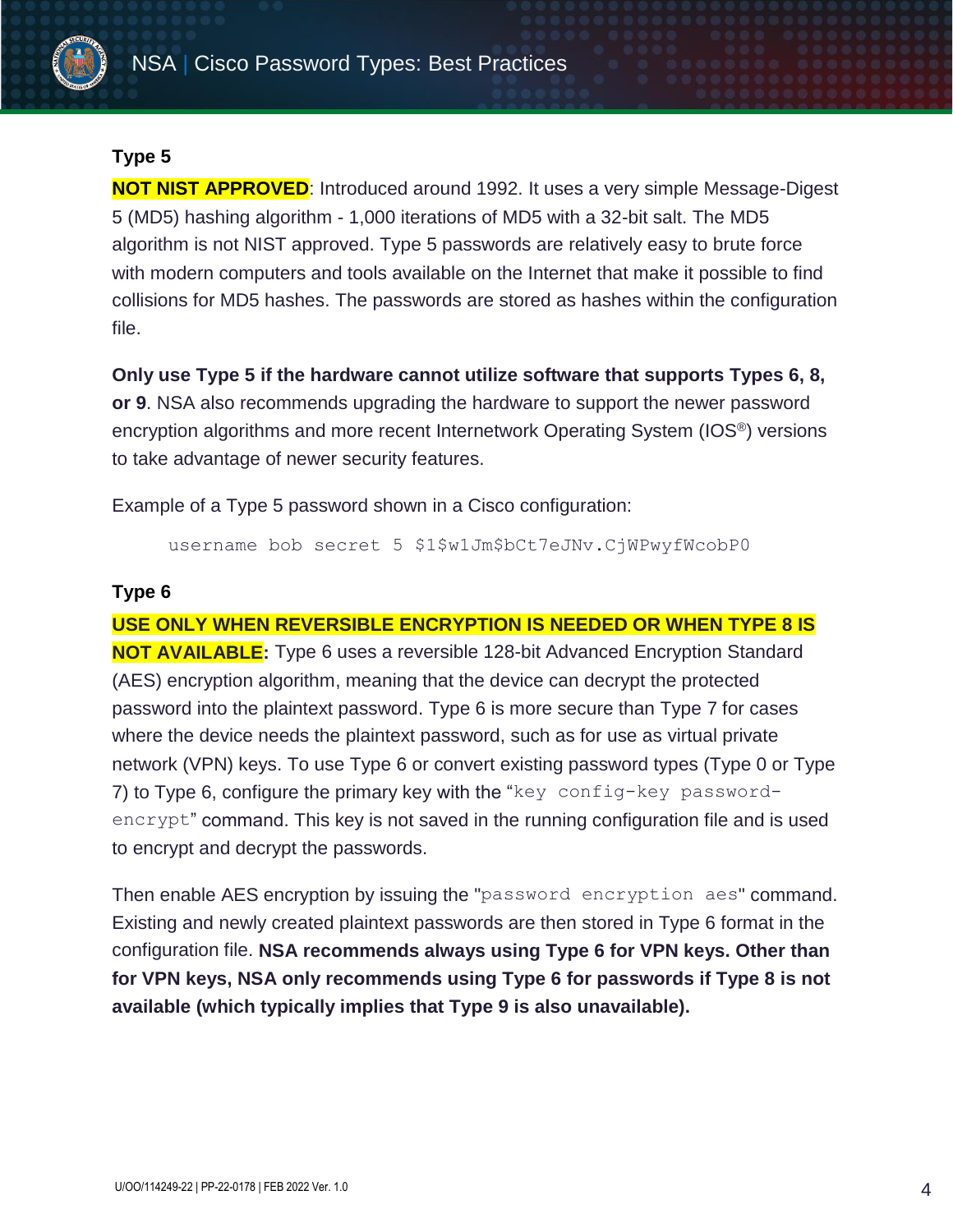

Example of a Type 6 password and VPN pre-shared key shown in a Cisco configuration after converting from Type 0 or 7:

username bob password 6 fZbe^WdXO`^O[YF`XLCfBV\BK`hMge]HF

crypto isakmp key 6 FLgBaJHXdYY\_AcHZZMgQ\_RhTDJXHUBAAB address <ip address>

#### **Type 7**

**DO NOT USE:** Uses a simple alphabetical substitution Vigenere cipher with a hardcoded publicly known key. It can be reversed immediately into plaintext by using tools on the Internet. The passwords are stored as encoded strings within the configuration file. Consider them obfuscated, instead of encrypted [\[2\].](#page-8-1) **NSA strongly recommends against using Type 7**.

Example of a Type 7 password shown in a Cisco configuration:

username bob password 7 08116C5D1A0E550516

#### **Type 8**

**RECOMMENDED:** Starting with Cisco operating systems developed after 2013, Type 8 is what Type 4 was meant to be. Type 8 passwords are hashed with the Password-Based Key Derivation Function version 2 (PBKDF2), SHA-256, an 80-bit salt, and 20,000 iterations, which makes it more secure in comparison to the previous password types. The passwords are stored as hashes within the configuration file. Type 8 is less resource intensive than Type 9 passwords. No known issues have been found regarding Type 8 passwords. **NSA recommends using Type 8**.

To enable Type 8 privilege EXEC mode passwords:

Router(config)#enable algorithm-type sha256 secret <password>

To create a local user account with a Type 8 password:

Router(config)#username bob algorithm-type sha256 secret <password>

Example of a Type 8 password shown in a Cisco configuration:

username bob secret 8

\$8\$kMehFGHe4ew.chRm.d3hge68ECor21viE35NAMV72qPho75fl/lsFlyEFl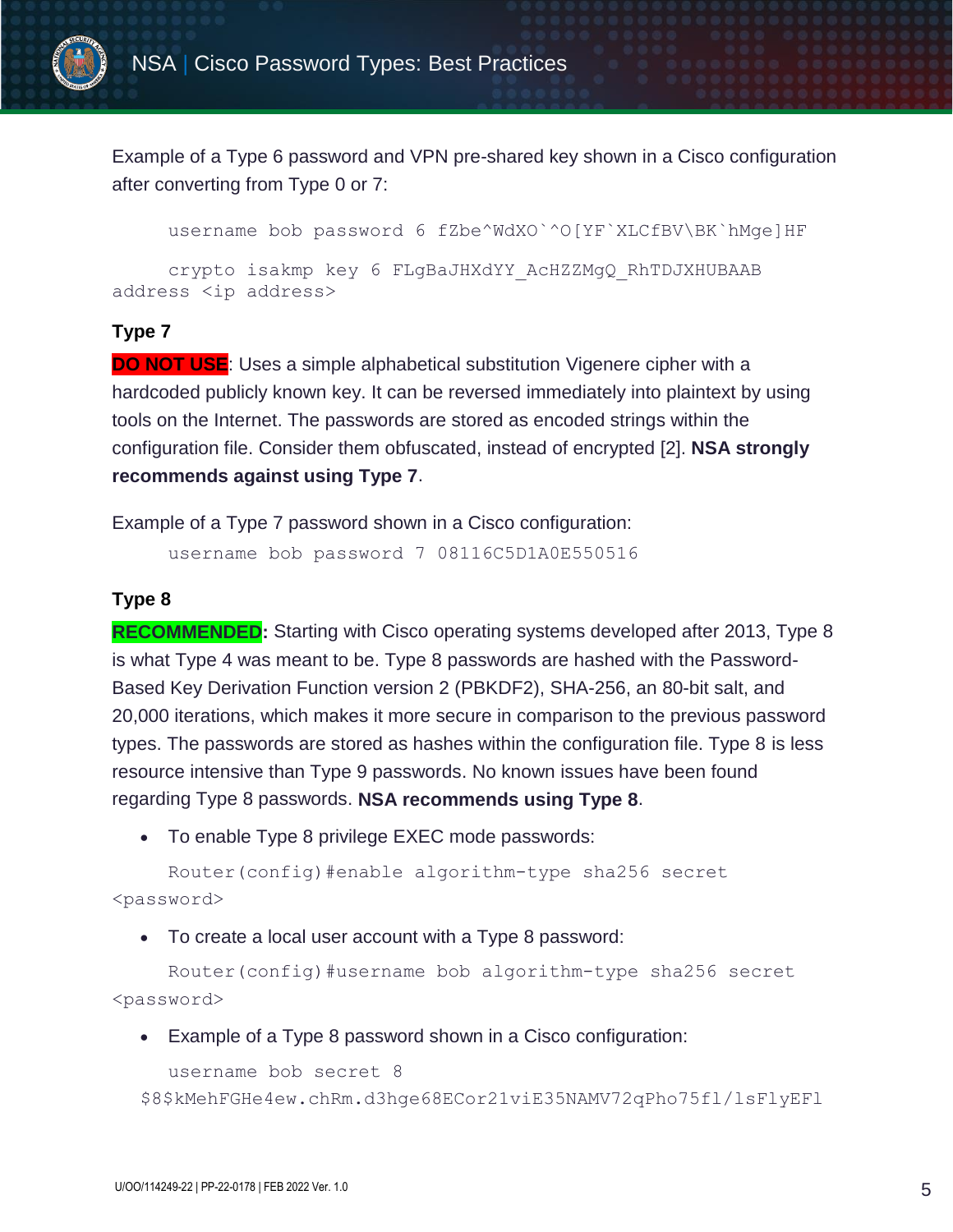

### **Type 9**

**NOT NIST APPROVED**: Also starting with Cisco operating systems developed after 2013, Type 9 was introduced using the Scrypt hashing algorithm, with an 80-bit salt, and 16384 iterations. Type 9 is designed to make it difficult to crack the password since it requires a significant amount of hardware resources to do so, raising the cost for an adversary to brute force. The passwords are stored as hashes within the configuration file. Cisco and industry recommend Type 9 hashes. However, the algorithm has not been evaluated against NIST-approved standards and therefore is not recommended by NSA nor approved for use on National Security Systems (NSS).

To enable Type 9 privilege EXEC mode passwords:

```
Router(config)#enable algorithm-type scrypt secret 
<password>
```
To create a local user account with a Type 9 password:

Router(config)#username bob algorithm-type scrypt secret <password>

Example of a Type 9 password shown in a Cisco configuration:

```
username bob secret 9 
$9$ApsgnGtdkTswkfjucj./4w7dcjhGFsjkdT7mAup2lveHuu25fL.hgvfiq
```
### **Mitigate password storage vulnerabilities**

**For enterprises utilizing Cisco devices, NSA highly recommends using strong, approved cryptographic algorithms that will protect the password within the configuration file**. Password exposure due to a weak algorithm may allow for elevated privileges, which in turn, can lead to a compromised network. Cisco's Type 8 and Type 9 hashing algorithms are available on Cisco operating systems developed after 2013. Network administrators should fully use these methods to protect sensitive credentials. If a network device does not support Type 8 and Type 9 password protection, then the device should be upgraded.

# **Use Type 8 and refrain from using Type 0, 4, 5, and 7**

Type 8 should be enabled and used for all Cisco devices running software developed after 2013. Devices running software from before 2013 should be upgraded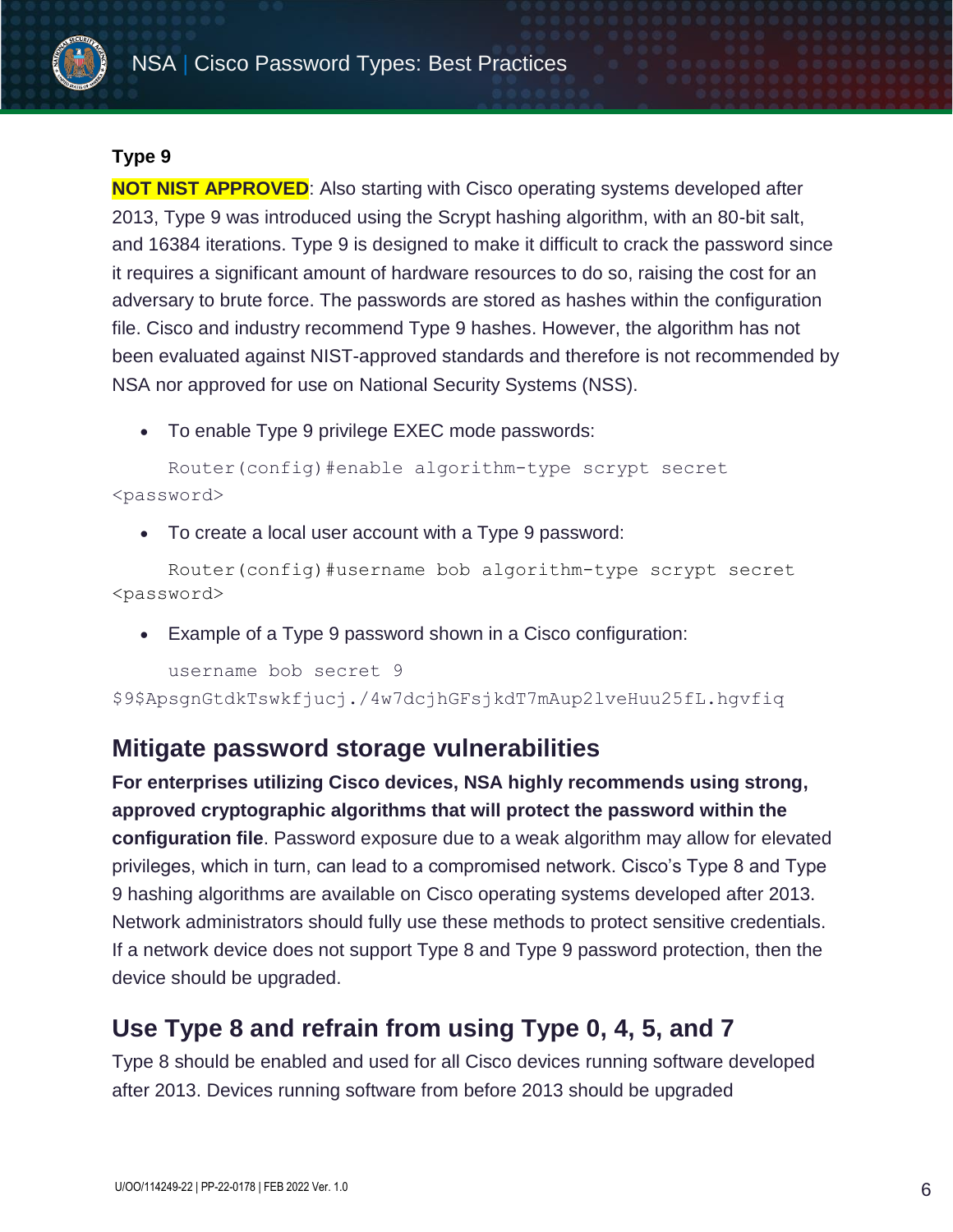

immediately. Types 0, 4, 5, and 7 should not be used on Cisco devices due to weak hashing algorithms that can result in exposing user credentials. Type 6 passwords should only be used if specific keys need to be encrypted and not hashed, or when Type 8 is not available (which typically implies that Type 9 is also unavailable).

# **Use a strong password for access into privilege EXEC mode**

To provide as much protection as possible, use strong passwords to prevent them from being cracked and converted to plaintext. Comply with a password policy that:

- Consists of a combination of lowercase and uppercase letters, symbols, and numbers;
- Is at least 15 alphanumeric characters; and
- Patterns that are not:
	- A keyboard walk
	- The same as a user name
	- **The default password**
	- The same as a password used anywhere else
	- Related to the network, organization, location, or other function identifiers
	- **Straight from a dictionary, common acronyms, or easy to quess**

To enforce password complexity, the password policy should be edited to implement complex passwords for each user:

```
Router(config)#aaa new-model
```
Router(config)#**aaa common-criteria policy** policy\_name Router(config-cc-policy)#**char changes** *number* Router(config-cc-policy)#**max-length** *number* Router(config-cc-policy)#**min-length** *number* Router(config-cc-policy)#**numeric-count** *number* Router(config-cc-policy)#**special-case** *number* Router(config-cc-policy)#**exit** Router(config)#**username** *user* **common-criteria-policy** *policy\_name* **password** *password* Router(config)#**exit**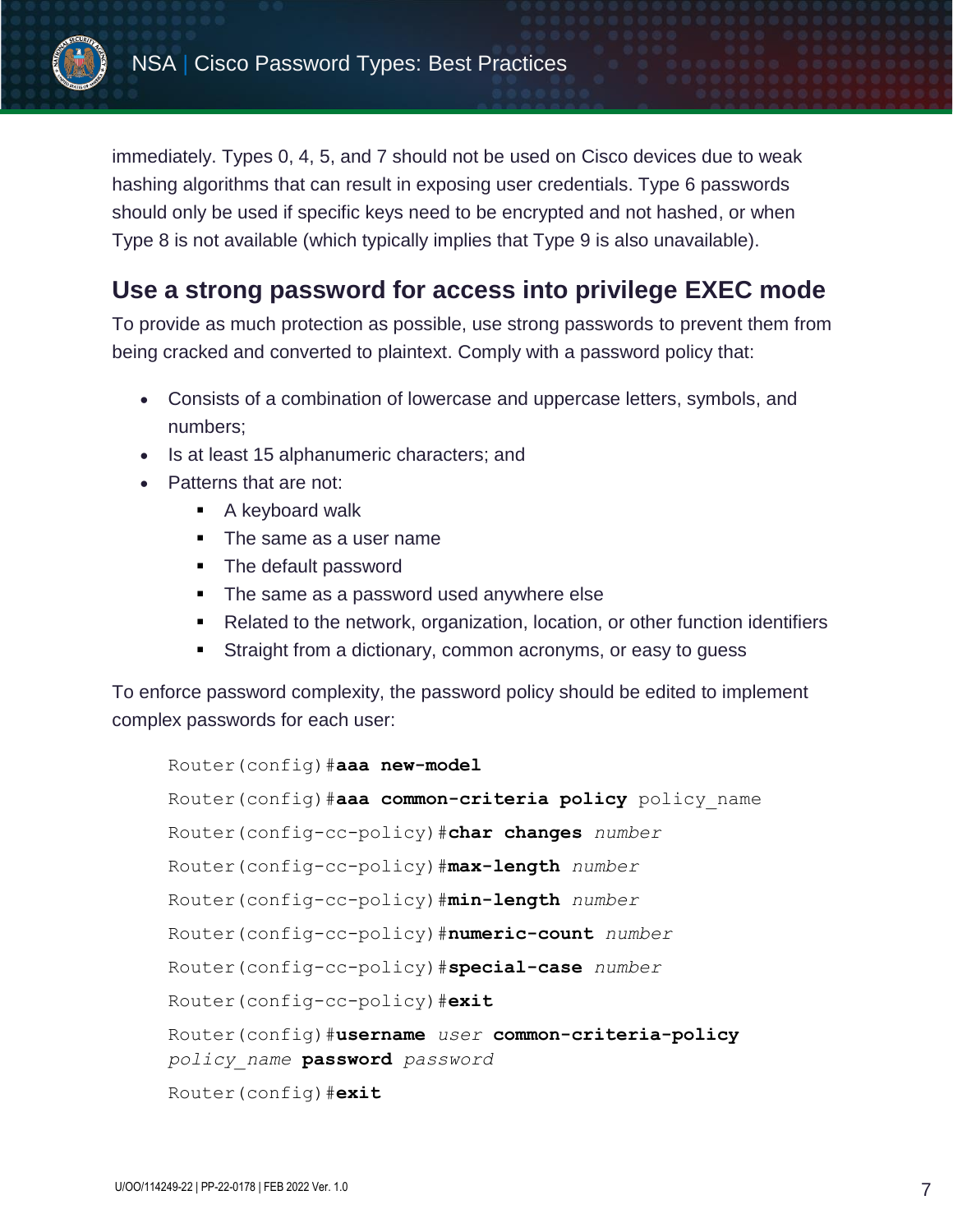

### **Use privilege levels to restrict access**

In larger enterprise networks, the level of privileges within the command line should be used to provide role separation. Cisco devices have 16 privilege levels that range from 0 to 15. Level 0 access allows only five commands, while level 15 access allows complete administrative control of the Cisco device. Administrators should customize privilege levels to restrict executing specific commands. Restricting access to specific commands through privilege EXEC mode can prevent certain users from accessing the running configuration. Once the privilege level is customized, an encrypted password can be set for that privilege level. To create a new privilege level for a command, do the following:

Router(config)#privilege mode level [0-15] command string Router(config)#enable secret level [0-15] password\_string Router(config)#exit

### **Cisco password types best practices summary**

The importance of implementing password security for Cisco network devices will greatly decrease the chances of any network being compromised. If one is mindful of the hash and encryption algorithms that are available within Cisco devices, more secure configurations can be set to prevent password exposure as follows:

- **Use password Type 8.** Do not use Types 0, 4, and 7. Only use Type 5 when Types 6, 8, and 9 are not available, and upgrade hardware and software to support modern hash algorithms. Use password Type 6 when reversible encryption must be used.
- **Use strong password policies to get into privilege EXEC mode.** Along with using strong password hash and encryption algorithms, creating a password that is very difficult to guess can prevent a network compromise. A complex password can prevent an unauthorized user from gaining elevated privileges and exposing the configuration file.
- **Use privilege levels.** Do not apply level 15 to all user accounts. Provision various privileged levels to user accounts and commands based on user roles.